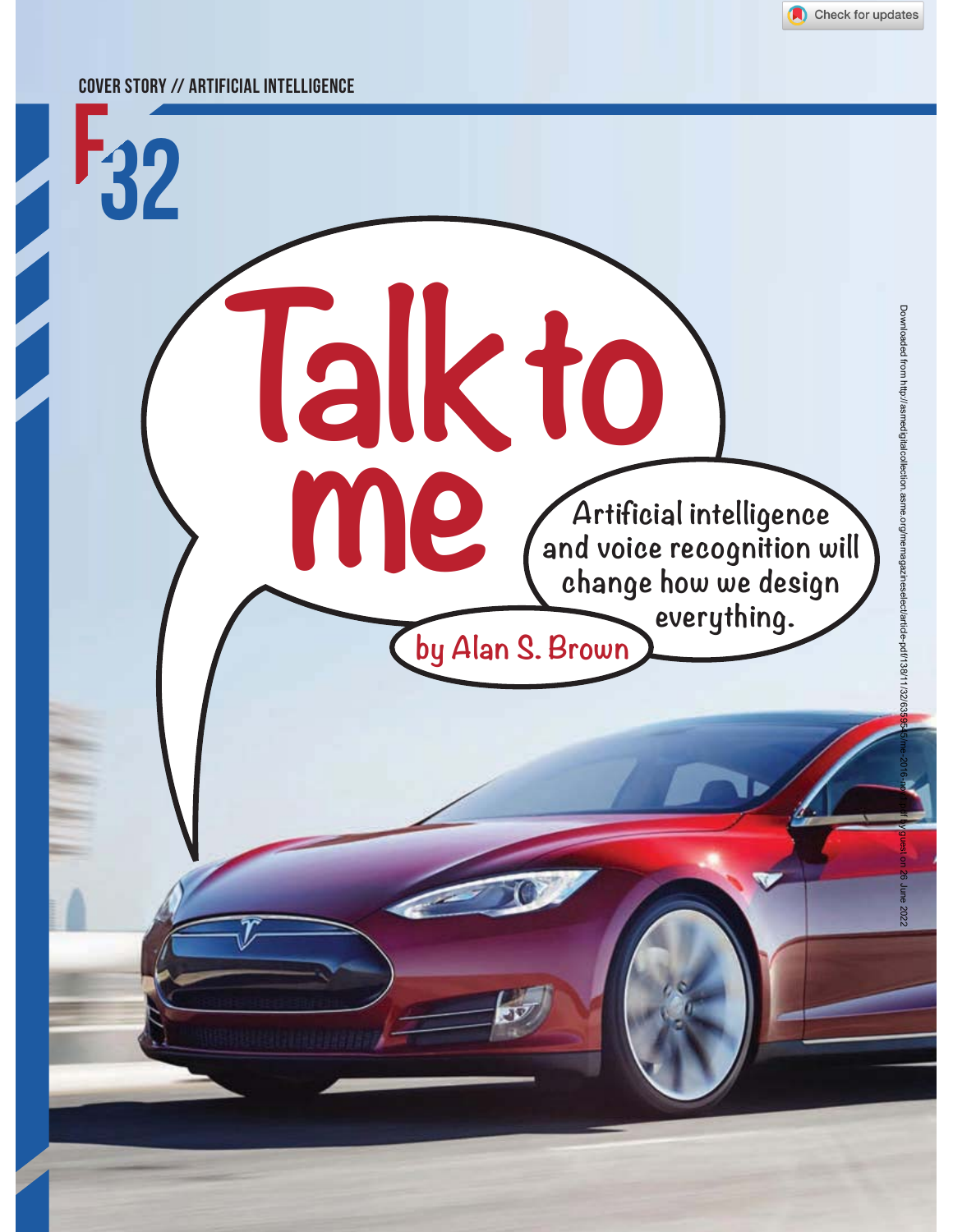**Hello Siri.**

regory Abowd owns one of the first Tesla<br>cars, built before they were capable of<br>autonomous driving. Abowd may not<br>have buyer's remorse, but since he is a<br>distinguished professor at the Georgia Institute cars, built before they were capable of autonomous driving. Abowd may not have buyer's remorse, but since he is a distinguished professor at the Georgia Institute of Technology's School of Interactive Computing and an expert in human-computer interfaces, he's been giving serious thought to how he wants his next Tesla—one that presumably will be able to drive on its own—to handle.

"One other thing I learned when I took an autonomous Tesla for a drive—I would like it to mimic my way of braking," Abowd said.

"Its braking style is much too abrupt for me."

Today, teaching a smart car such tricks might require some serious programming, or perhaps a lengthy tour through multiple app screens and drop-down menus. But Abowd has a different vision. Within a few short years, he believes, we will be able to talk with our cars and tell them what we want them to do. Their voice recognition systems will not only translate our words, but apply artificial intelligence to understand our intentions as well.

Most of us may never learn how to program a car's braking performance, but soon we may have a simple way to reach deep into the heart of its control system and customize its behavior. Indeed, we may have the power to program any smart device in our homes, offices, and factories in ways that were previously impractical or impossible for all but the most sophisticated technophile.

That sounds radical, but new technology has been simplifying interfaces for decades. In the 1980s, personal computers transitioned from command lines to graphical interfaces that we could access by clicking a button on a mouse. Less than 10 years ago, the iPhone's touchscreen and accelerometers revolutionized how we operated handheld devices.

Voice recognition, its proponents argue, has the same potential to change what we expect from the everyday products. As those products grow smarter and more capable, voice promises to simplify how we communicate with smart cars, smart homes, smart offices, and smart factories. Instead of mastering one new app after another, voice could make it simpler to command them all.

Incorporating voice interfaces will transform product design.

"The job of the mechanical engineer will be to harness those capabilities," said Henry Lieberman, a pioneer of human-computer interaction at MIT's Media Lab. "People want to have to understand the details of how things work.

"Language will become a means—not to help users understand a product more easily, but to have the product understand its users."

# **Machines that hear us**

Anyone who hung up in frustration on voiceactivated virtual assistants such as Apple's Siri or on voice-driven customer service centers and never went back has missed the advances in voice recognition. Today it is fast, accurate, and smart enough to understand everyday speech—and consumers are increasingly taking to it. Two years ago, spotty performance discouraged most people from using speech to run Google searches on their phones. This year, 20 percent of queries handled by Android phones were spoken, according to Google. That's 20 billion spoken queries daily.

Voice recognition is also expanding its beachhead in physical products. Many new cars use voice to place calls, set the GPS, write and receive texts, change radio stations, and adjust the temperature. The Eurofighter Typhoon military jet has a speech recognition system capable of controlling communications and allowing pilots to assign targets.

This is only the start, Lieberman said. Speech is not only convenient, but also much richer than typing or flicking an app.

"Think about it," Lieberman said. "We only speak to other human beings. So when we speak

Voice interfaces already handle billions of search queries each day.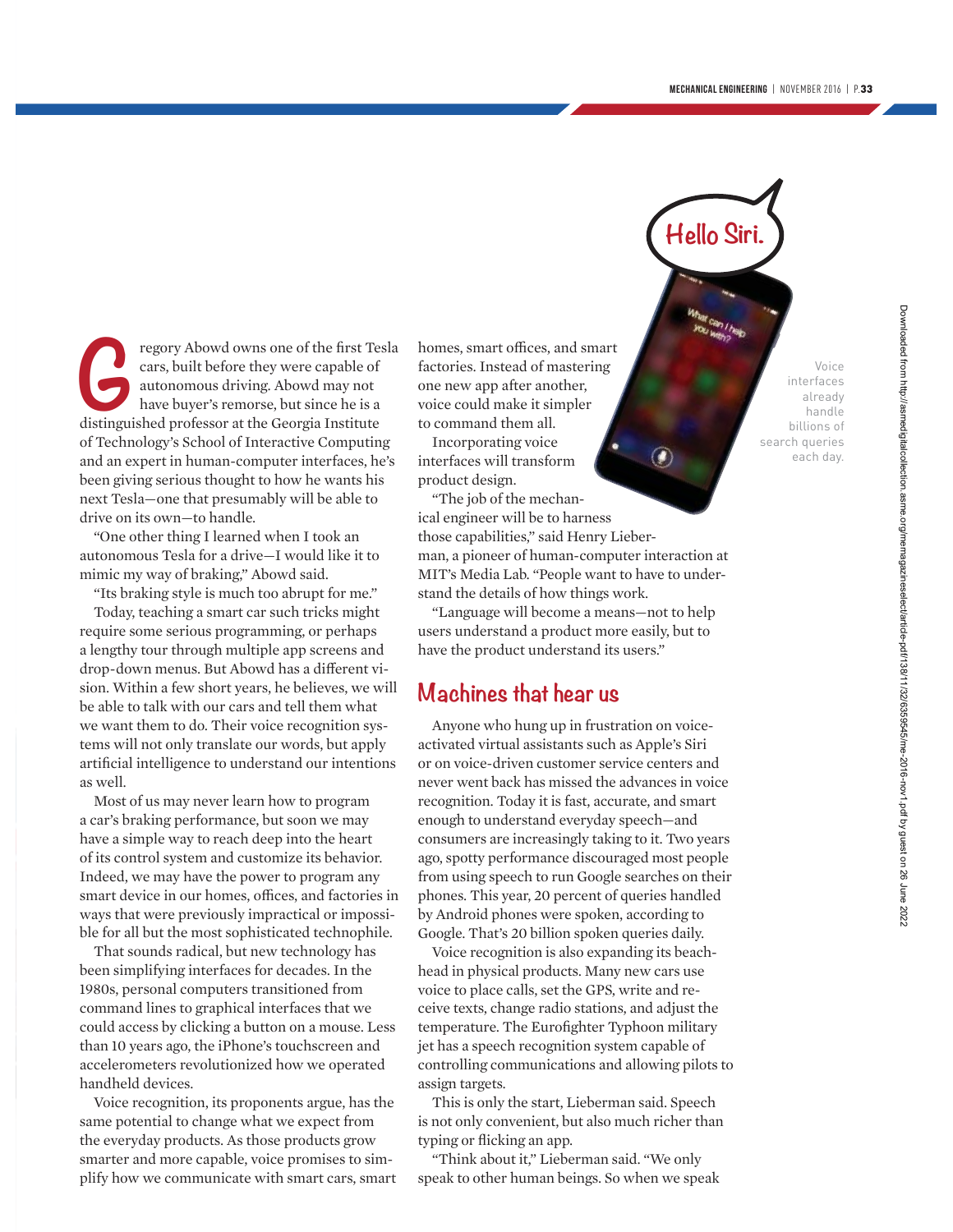

GE appliances are among hundreds of devices that have the ability to communicate with Amazon's Alexa.

to a computer, we treat it as another human being. It's like talking to a dog. You know it doesn't really understand you, but you express yourself as if it does. That's the synergy you get from voice recognition that you don't get from typing."

The real sea change won't come from products responding to clearly enunciated commands. Rather, it will happen when they wade through the torrent of half-finished sentences, parenthetical remarks, and place-holding "ums"—and figure out what we really mean.

Artificial intelligence connected to the Internet makes that possible. The machine learning software behind voice recognition analyzes data from actual interactions to improve its performance. By analyzing the words used in searches, for instance, voice systems know which words are likely to go together, and those inferred relationships help them make sense of complex sentences.

In the connected world, machine learning software can draw on a billion interactions a day. That learning shows. Voice recognition can now easily navigate accents or pick out a single voice in a crowded room. Most voice systems are more than 97 percent accurate in identifying individual words. And while virtual assistants may not "know" the meaning of our words, their ability to link words helps them figure out what we want.

Not only is voice recognition more capable, it is also easier for engineers to use. There are many

large vendors—Amazon, Apple, Google, Microsoft, Nuance, and Baidu—and several offer free software to developers. And semiconductor firms such as ARM Holdings, Intel, and Sensory have introduced new chips optimized for voice. These chips provide fast, reliable voice recognition, even when devices are not linked to the Internet.

### **Nouns, verbs, and beyond**

The graphical interfaces we've used for a generation make it straightforward for systems to interpret the commands they receive. A touchscreen may have clearly marked buttons for each input, or specialized apps access different operations. That clarity makes it easy for a device to understand what a user wants.

With voice recognition, the same input is used for initiating everything, from setting a thermostat to making a phone call. An always-on virtual assistant in a device that sits on a kitchen counter or desk, such as Amazon's Alexa, must field seemingly random requests and figure out whether to access a grocery list or a music library when someone asks for "some Red Hot Chili Peppers."

Vendors that want to use Alexa's voice interface to control their products must first bridge this gap. Wink is one company that has done this. It makes hubs that work with a broad range of home automation products from many different vendors,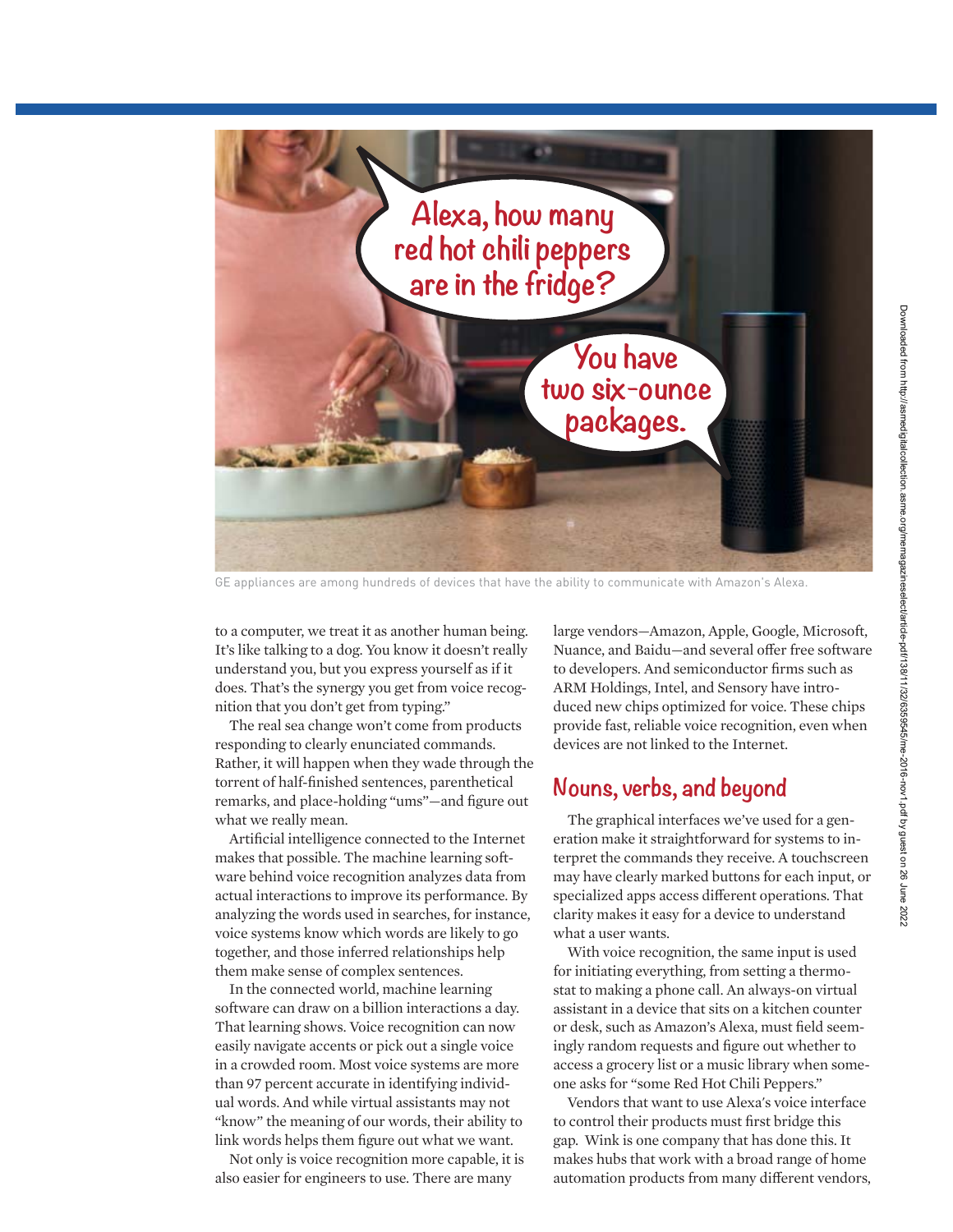each with its own capabilities and commands.

Wink brings order to this profusion of interfaces by creating a common model for each class of product, Matt Bornski, Wink's chief architect of enterprise services, said. Its lighting model, for example, supports every feature found in smart lightbulbs, from simple actions like "turn off" or "dim" to less common ones, such as "change colors." Each light uses a subset of these commands.

The common interface also makes it easier to link different devices with Alexa. Bornski does this by creating a framework, or domain, for each common model. The domain relates the words we might use to the actions a product can take. This enables Alexa to understand what we mean when we talk to our lights.

Wink has been so successful with its common model approach that it recently signed a deal to link the Alexa home automation system with Ford's voice-activated car consoles. The resulting system will let customers check the gas tank before the morning commute or turn on their porch light from the car.

Creating voice interfaces requires building in safeguards that might not be obvious to those used to tangible controls. For example, Alexa will activate but not disarm a security system. "You don't want a burglar to yell 'Turn off the alarm' through the back window," Bornski said.

The system also needs to anticipate that it won't work perfectly, given the limits of the equipment and requests from fallible humans.

"If I tell one light to turn red and it can't, I'll get an error message," Bornski explained. "But if I tell all my lights to turn red and only some of them can do it, I would feel frustrated if I got an error message. So our system does what a human would do, and changes all lights that accept the command."

Other companies are designing voice interfaces that take into account that speech conveys not just nouns and verbs—but also emotion.

IBM, for example, infers the emotional content of words by using its Watson deep learning technology, said Rama Akkiraju, a distinguished engineer at IBM Research in Almaden, Calif. And

**You don't want a burglar to yell "Turn off the alarm" through the back window.**

**— Matt Bornski, Chief architect of enterprise services, Wink**

IPsoft's Amelia "cognitive assistant" can tell when customers are losing patience with automated transactions and call for a live agent.

IPsoft got its start developing "virtual engineers" to automate routine IT tasks. Still, it takes experts to use the virtual engineers. Amelia uses voice recognition so anyone can ask these engineers for help.

"I can tell Amelia I want to install a new speakerphone in a conference room," said Jonathan Crane, IPsoft's chief commercial officer. "Amelia will check if the room can support the phone, whether the phone is available, and if I have the authority to order it. It fills out all the paperwork. Instead of me speaking IT, I can speak to Amelia in English and it just does it."

Such performance impressed two global consulting firms, Accenture and Deloitte. They recently signed deals to use Amelia to automate business processes and IT center engineering and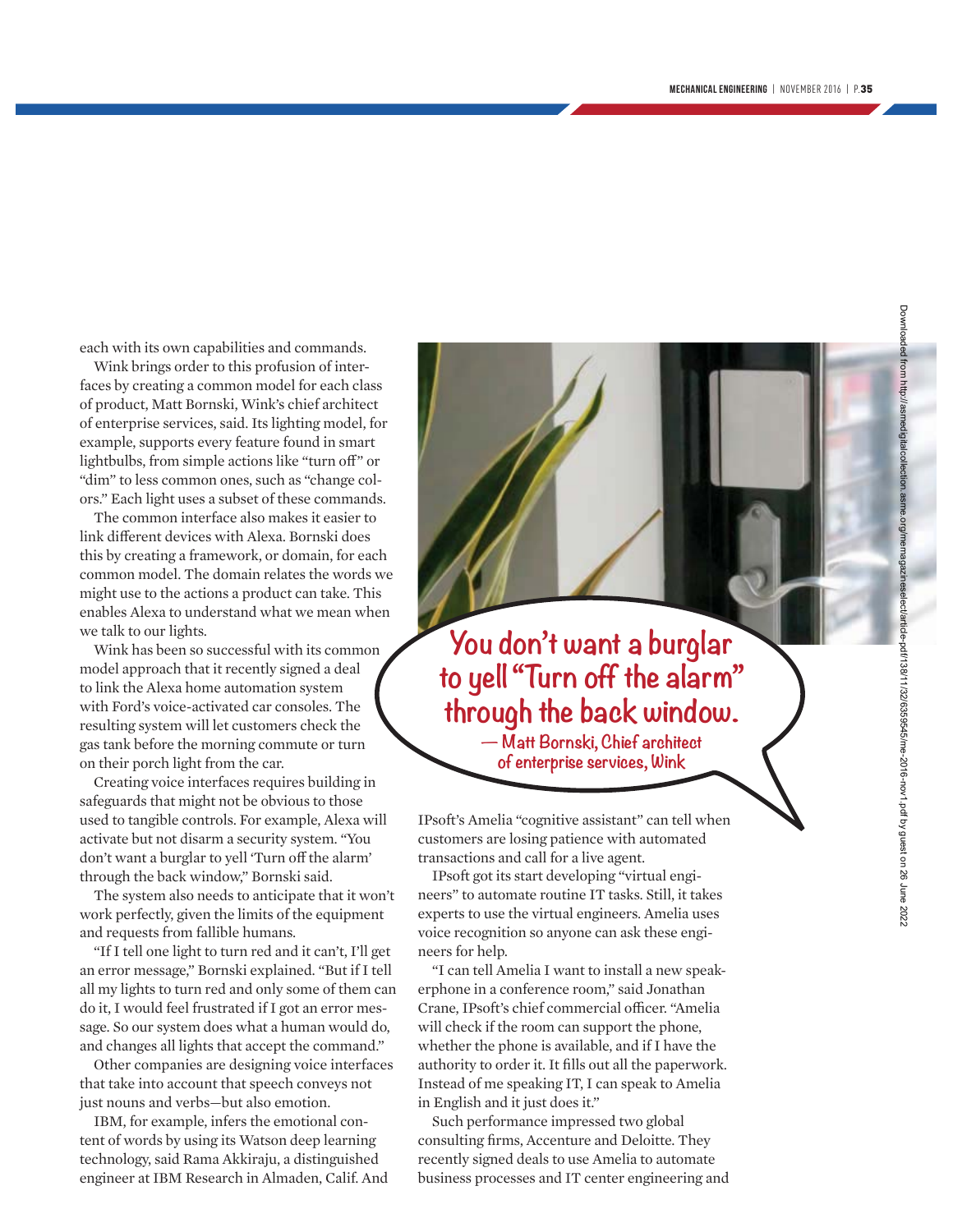

Amelia's avatar as it appears to users.



administration. Marc Carrel-Billiard, Accenture's global managing director for technology R&D, believes Amelia can help technicians maintain products. He points to air-conditioning repair as an example.

"We could feed a user guide into Amelia so she

understands how it works. Instead of looking for information in a manual or on a tablet, a technician could explain what he or she tried and Amelia would give advice like, 'If you did this and it didn't work, try that.' Over time, Amelia would learn more about how the system worked, and one day might apply what it learned about one model of air conditioner to another."

Meanwhile, a few manufacturers have approached Crane about capturing the hard-won knowledge of an experienced but aging workforce. Amelia, Crane said, could act like an intelligent apprentice. It could look over a technician's shoulder, recording and transcribing explanations and abstracting it for later analysis.

"These conversations are giving us a strong sense of how we might solve these problems," Crane said.

# **Working together**

Other groups are harnessing voice recognition and artificial intelligence to forge new models for human-machine collaboration.

Companies like Rethink Robotics and Universal Robotics already make collaborative robots. While they learn new tasks easily, they cannot really change collaboration strategies on the fly. But the collaborative robot built at Georgia Tech by doctoral student Crystal Chao, now with Google, and her advisor, Andrea Thomaz, now a professor at University of Texas, adjusts to its human partners by simply talking with—and listening to—them.

To show how this works, Chao and Thomaz created a task: building a Lego tower. They outfitted the robot not only with mechanical hands and vision sensors, but also with microphones and speakers. Then they gave the robot and its human partner different goals.

"We might tell the robot to use a red door and the human to make the tower six blocks high," Thomaz said.

Sometimes, the robot followed the human's lead, placing like-colored blocks the way one child might copy another. Other times, rather than wait for a command, the robot took the initiative. It might, for example, simply add the red door or ask if the color was okay.

The conversation flowed naturally. The robot reacted to human commands, and also to halfformed phrases, laughter, and verbal shortcuts like "uh-huh" or "uh-uh" that humans take for granted. Sometimes, the robot even interrupted with a suggestion or a question.

The interactions looked very much like the way humans collaborate with one another.

"In this type of collaborative dialogue, we're not leaning anything, we're just substantiating what we already know," Thomaz said.

The results were far from perfect. Humans are much better than robots at inferring what a partner is trying to do, and to reacting to dialogue that is outside the domain created by the robot's developers. Still, this robot's flexibility is anything but robotic.

It is a glimpse of how AI-driven voice recognition might soon change the way we work with machines.

Clearly, voice recognition has a way to go. It still gets simple searches wrong, and nobody is about to use it to control sophisticated machinery. But remember, this is a self-correcting technology that learns from every mistake. It will only get better and better.